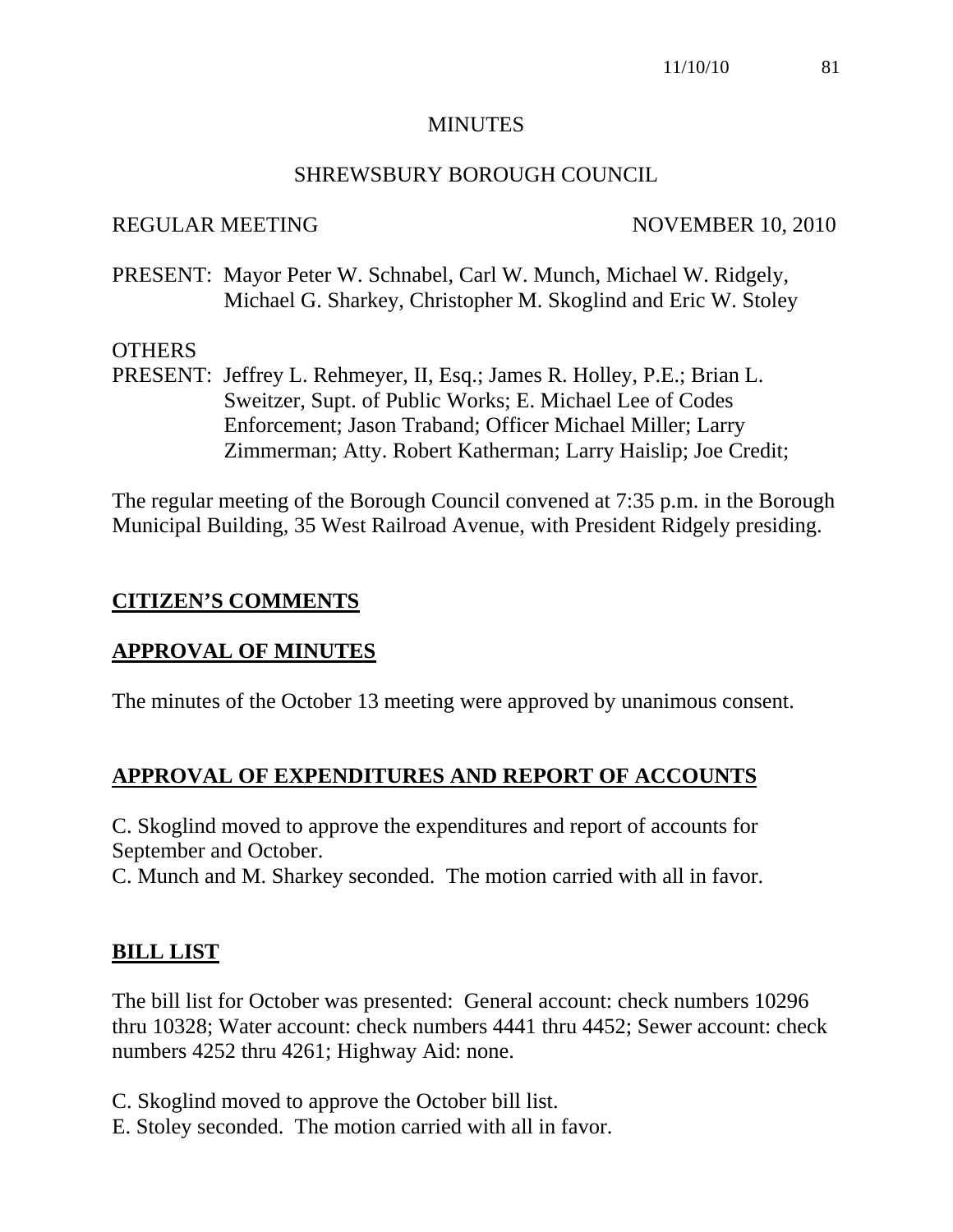# **PAYROLL REGISTER**

C. Skoglind moved to approve the October 4 and 18 payroll registers. M. Sharkey seconded. The motion carried with all in favor.

# **SUBDIVISION AND LAND DEVELOPMENT BUSINESS**

# Eitzert Farms – Financial Security

There is currently a letter of credit in place as financial security and the owner asked for relief from the letter of credit. Sol. Rehmeyer worked on documents to establish alternative financial security for public improvements. The documents include an agreement, a mortgage and an opinion of counsel from Atty. Katherman. The agreement calls for no other encumbrances to be placed against the property, no building permits will be issued, no improvements to the property, payment of costs and expenses by the owner/developer, no assignment of the agreement, continued payment of real estate taxes, no activity on the property except agricultural purposes, and the agreement does not guarantee future sewer capacity.

C. Munch moved to approve the signing of the Agreement for Financial Security. C. Skoglind seconded. The motion carried with all in favor.

After the documents are recorded, the letter of credit will be released.

# **COUNCIL VACANCY**

C. Skoglind moved to appoint Jason Traband to fill the vacancy left by Thomas Metz.

E. Stoley seconded. Roll call vote:

| Munch    | yes, in favor                                                   |
|----------|-----------------------------------------------------------------|
| Sharkey  | yes, in favor                                                   |
| Stoley   | yes, in favor                                                   |
| Skoglind | yes, in favor                                                   |
| Ridgely  | yes, in favor                                                   |
|          | Moyer Schooled edministered the Oeth of Office to Jacon Trebend |

Mayor Schnabel administered the Oath of Office to Jason Traband.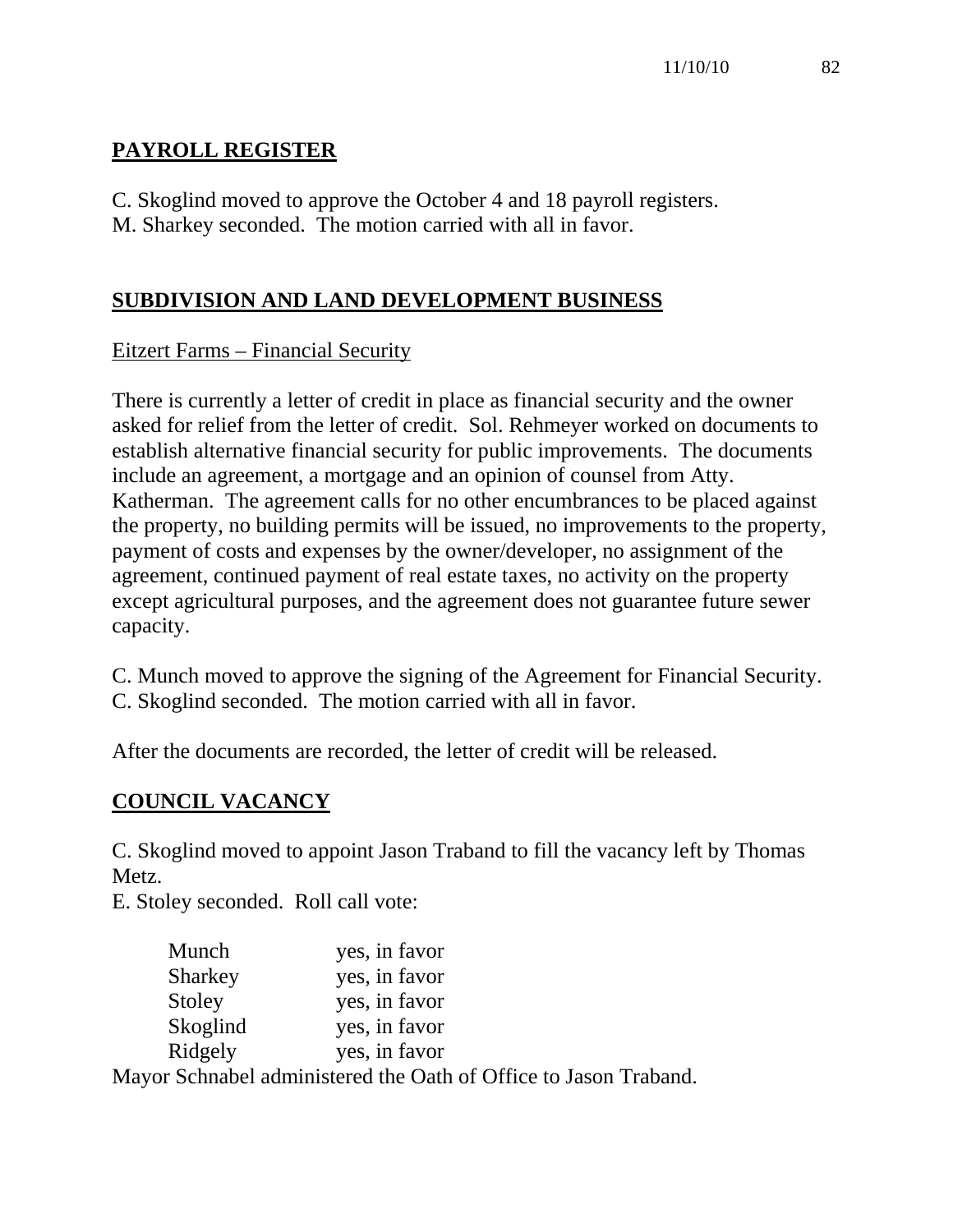## **Codes Enforcement** – E. Michael Lee

### Roof at Railroad Station

Mike has contacted a representative of the railroad who stated he is trying to have it repaired. A deadline will be given soon if there has been no activity by the next meeting.

### Wall at 35 East Forrest Avenue

Mike supplied the property owner with three contractors to obtain pricing for repair of the wall along North Highland Drive.

#### Scout House Pole Building

The contractor would like to start work on November 18.

### **EXECUTIVE SESSION**

An executive session was called at 7:55 p.m. to discuss sewer litigation and current contract issues.

The meeting was reconvened at 9:07 p.m.

## **Southern Regional Police Report** -Mayor Schnabel

#### 2011 Budget

Mayor Schnabel presented the 2011 police budget as approved at the November 3 meeting. The Borough's share is \$533,176.00.

#### Police Chief

The Police Commission offered the position of Police Chief to Acting Chief/Lt. James Boddington and he accepted. At the December meeting, the Commission will disclose the terms of employment and Jim will be sworn in at the January meeting.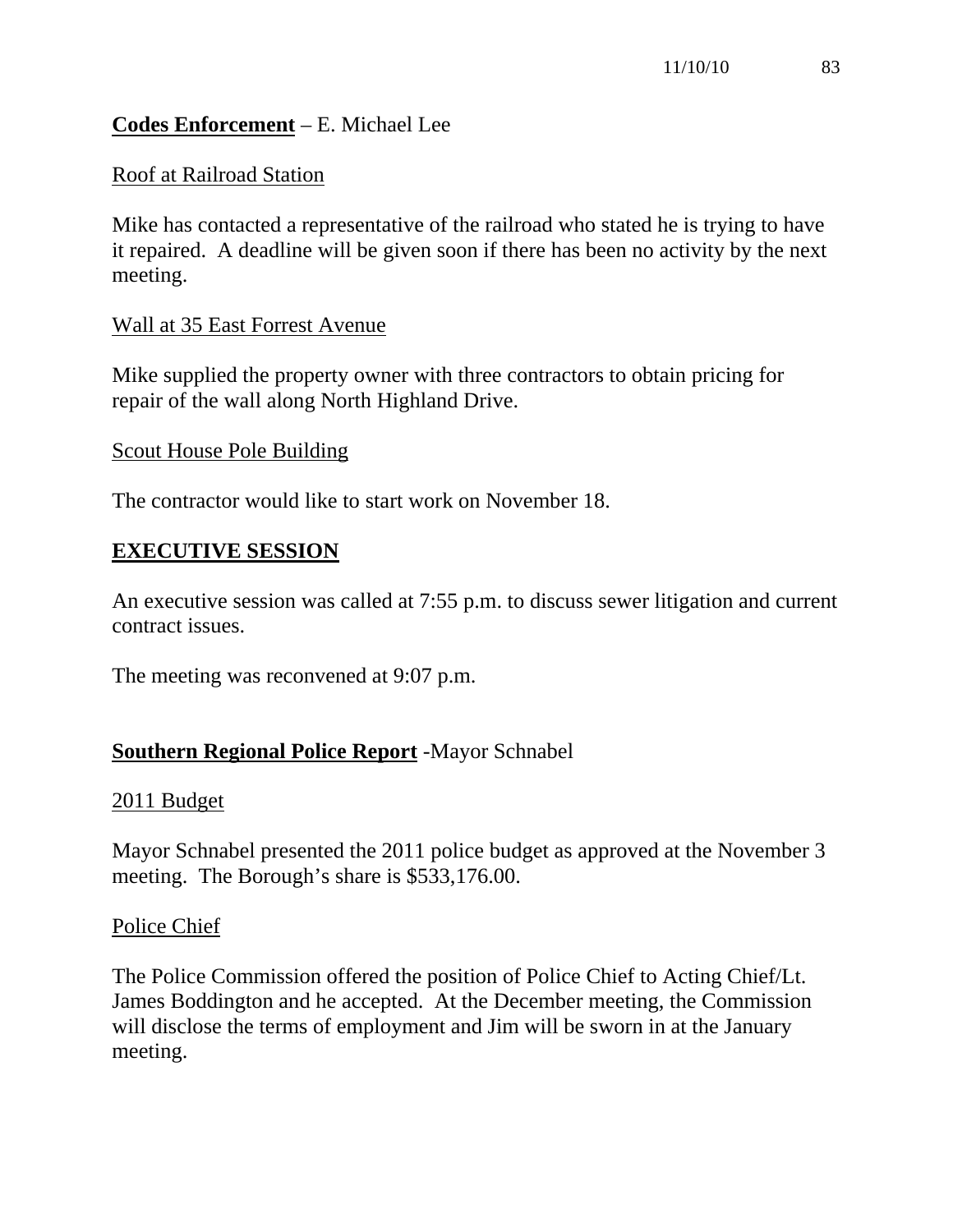## Police Services

Stewartstown Borough expressed interest in speaking with the Commission for 24/7 police coverage and Loganville Borough may be interested in purchasing some police coverage. It's a concern of Council that since both Glen Rock Borough and New Freedom Borough had given letters of withdrawal effective the end of 2011, that Shrewsbury Borough may be left solely to financially support the Southern Regional Police Department. It was mentioned that both Glen Rock Borough and New Freedom Borough have spoken with the Southwestern Regional Police Commission regarding costs and coverage.

C. Munch moved to authorize a letter be sent to the Southern Regional Police Commission that Shrewsbury Borough is going to exercise its option to withdraw from the Commission effective the year ending 2011. C. Skoglind seconded. The motion carried with all in favor.

The Borough is leaving its options open to discuss all possibilities and not be left as the sole supporter of the Southern Regional Police Department.

## Study Panel for Police Services

E. Stoley moved to approve the formation of a study panel to pursue looking at the consolidation of Stewartstown Borough and services for Loganville Borough and to explore other options available to the Borough. M. Sharkey seconded.

The panel would be comprised of Mayor Schnabel, Michael Ridgely, Buck Buchanan and Anthony Myers. Acting Chief/Lt. Boddington will be asked to provide information and to work with the Council.

## Single Informational Mailing

M. Sharkey moved to authorize the expense of a single mailing to educate the residents, police force, Police Commission members, and the press of the upcoming investigation the Study Panel will be doing.

C. Skoglind seconded.

M. Sharkey amended the motion to spend up to \$1,000.00 for the mailing.

C. Skoglind seconded. The motions carried with all in favor.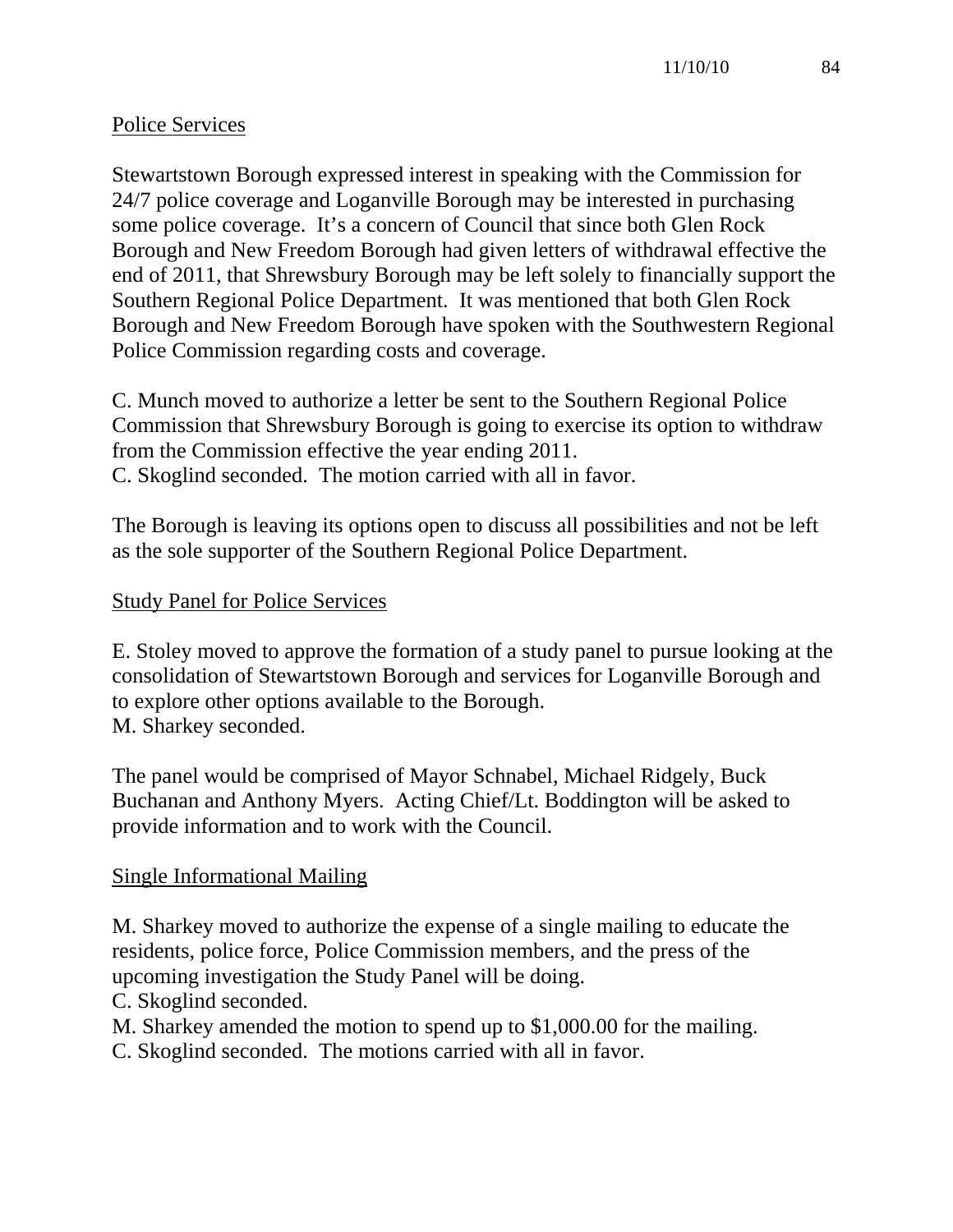## Police Civil Service Representative

A representative is needed from Shrewsbury Borough to be the civil service representative who would help in reviewing applications for police employment. This will be discussed further next month.

## **Water & Sewer** – Eric W. Stoley

### Lutheran Home Second Water Connection

A letter was mailed to the Lutheran Home with the Borough's concern of only one water service connection point for the facility.

#### Southern Farms Water Grant

Announcements for grant winners should be made this month.

#### Thompson Well Shutdown

The well's galvanized piping in the well casing broke and was replaced in conjunction with the ten year old pump. The new piping is plastic and is corrosion resistant; the new pump should last ten to 20 years. The cost of the work was \$9,500.00.

E. Stoley moved to approve the expense to repair the piping at the well at an amount not to exceed \$10,000.00.

C. Skoglind seconded. The motion carried with all in favor.

## **Public Roads & Lighting** – Eric W. Stoley

#### Heathcote Glen Speed Limit Signs

Speed limit signs were placed in the Heathcote Glen development per the traffic study. The developer was billed for the labor, materials and the cost of the study.

E. Stoley moved to adopt Ordinance #2010-5 with attached traffic studies to support the placement of stop signs and speed limit signs in the Heathcote Glen development.

C. Munch seconded. The motion carried with all in favor.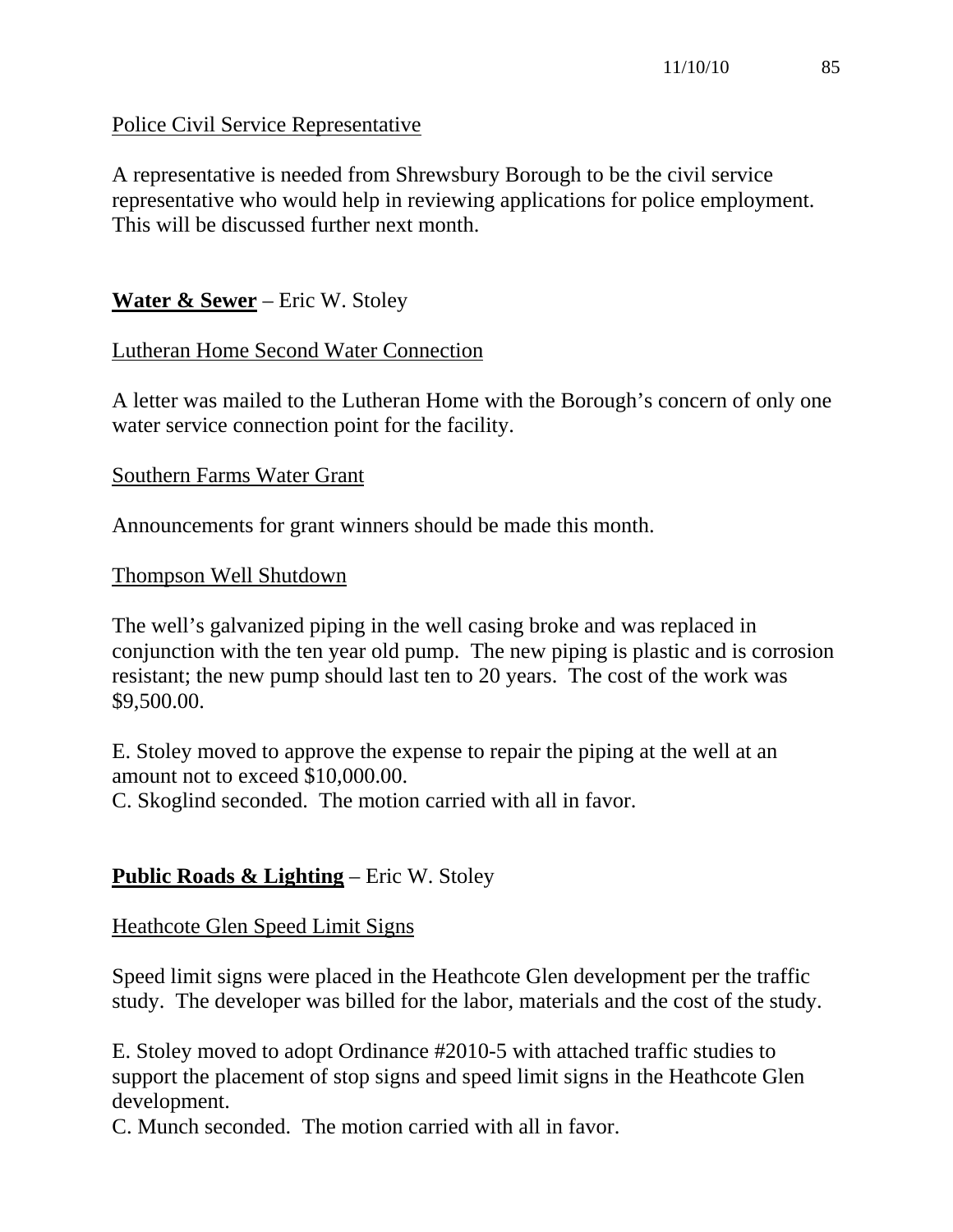## Crack Sealing

Crack sealing was finished on October  $27<sup>th</sup>$ . Woodland Drive, Spring Creek Drive; Old Farm Lane, Sheffer Road, Tolna Road, West Railroad Avenue and East Church Street were sealed.

## Damaged Curbing at 35 West Forrest Avenue

The homeowner was notified there was damage done to a vehicle by their broken curbing in front and that a liability exists. It's in their best interest to have it repaired.

The homeowners responded with a request for an extension to have the work done next spring due to the weather.

Council accepted the request.

## Timing of Traffic Signal at Main Street and Forrest Avenue

A representative from PennDOT contacted the office and said if complaints are received about traffic backing up due to the three east/west road closures, their office can be contacted and approval will be given for a timing change.

Officer Miller stated he believes the timing sequence of the yellow to red east and westbound is too short.

# LED Light Change Out

Shrewsbury Township obtained an estimate to have the current traffic light bulbs changed over to LED lights at the former Kmart intersection with East Forrest Avenue and the Mount Airy Road and East Forrest Avenue intersections. The Borough share is \$4,661.95.

E. Stoley moved to approve the expenditure out of this year's budget for the LED changeout at the two intersections.

C. Skoglind seconded. The motion carried with all in favor.

# **Public Lands & Buildings and Finance** – Christopher M. Skoglind

## Scheduling of Tentative 2011 Budget Approval

The tentative budget will be approved at the December 8 meeting.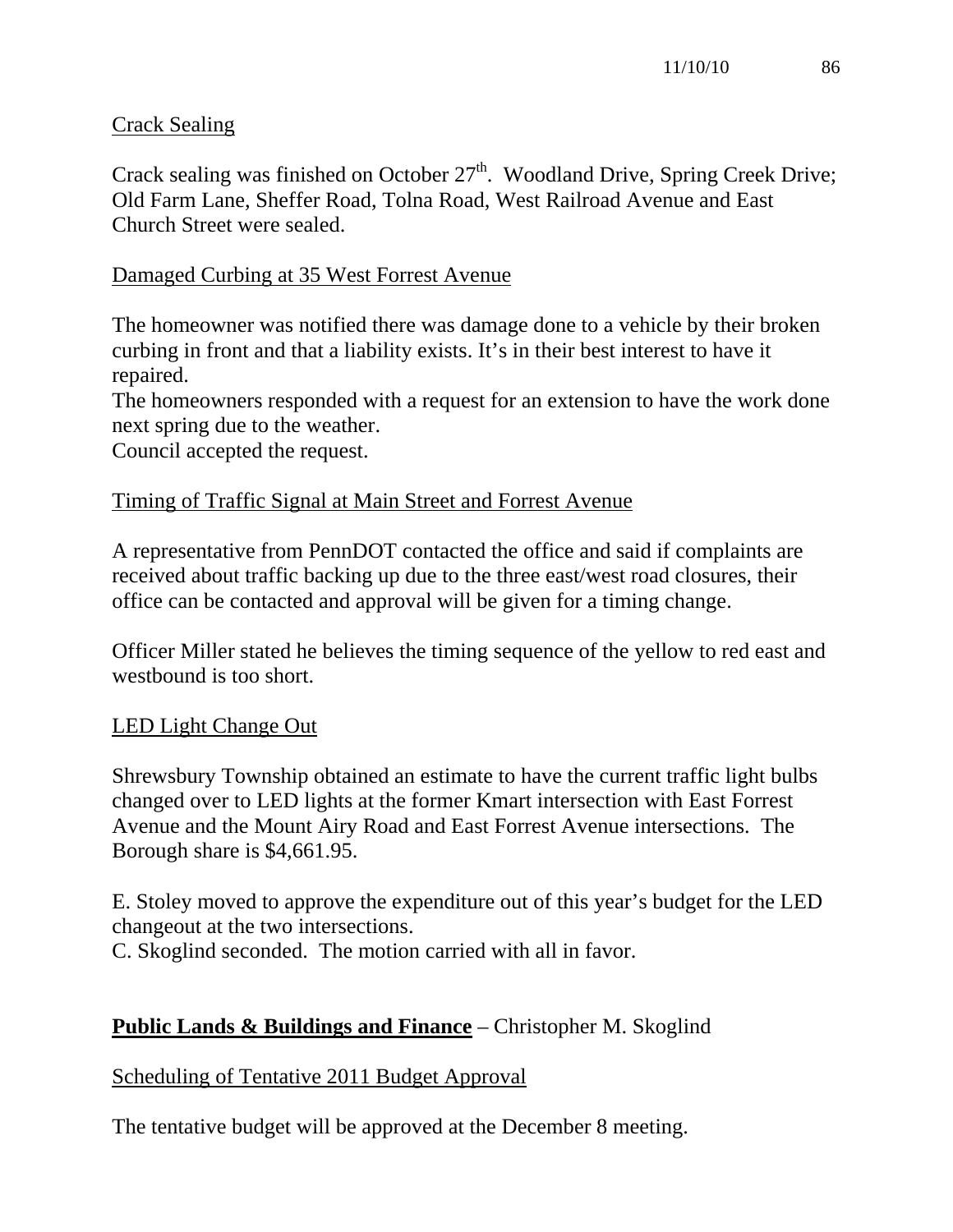## Year-End Meeting

Council set Tuesday, December 28 at 7:00 p.m. as the year-end meeting with final budget approval.

# **ENGINEER'S REPORT**

## Phase II Curb/Sidewalk Block Grant

The County approved the mailing of the income surveys to the residents in Phase II of the block grant.

## Heathcote Glen II Development

One side of the street is in the Borough and the other side is in Shrewsbury Township. Eng. Holley said Council could consider allowing the Municipal Authority to provide public water to the homes in Shrewsbury Township.

# **SOLICITOR'S REPORT**

## Curfew Ordinance

The Secretary provided copies of ordinances of the surrounding municipalities for Council to consider; Sol. Rehmeyer is ready to assist in the preparation of a new ordinance.

The Solicitor's report was submitted for review.

# **Public Safety, Welfare and Personnel**

**Secretary's Report** – Cindy L. Bosley

Tree Lighting Ceremony

The annual ceremony will be on Sunday, December 5 at 6:00 p.m.

# **York Area Tax Bureau**